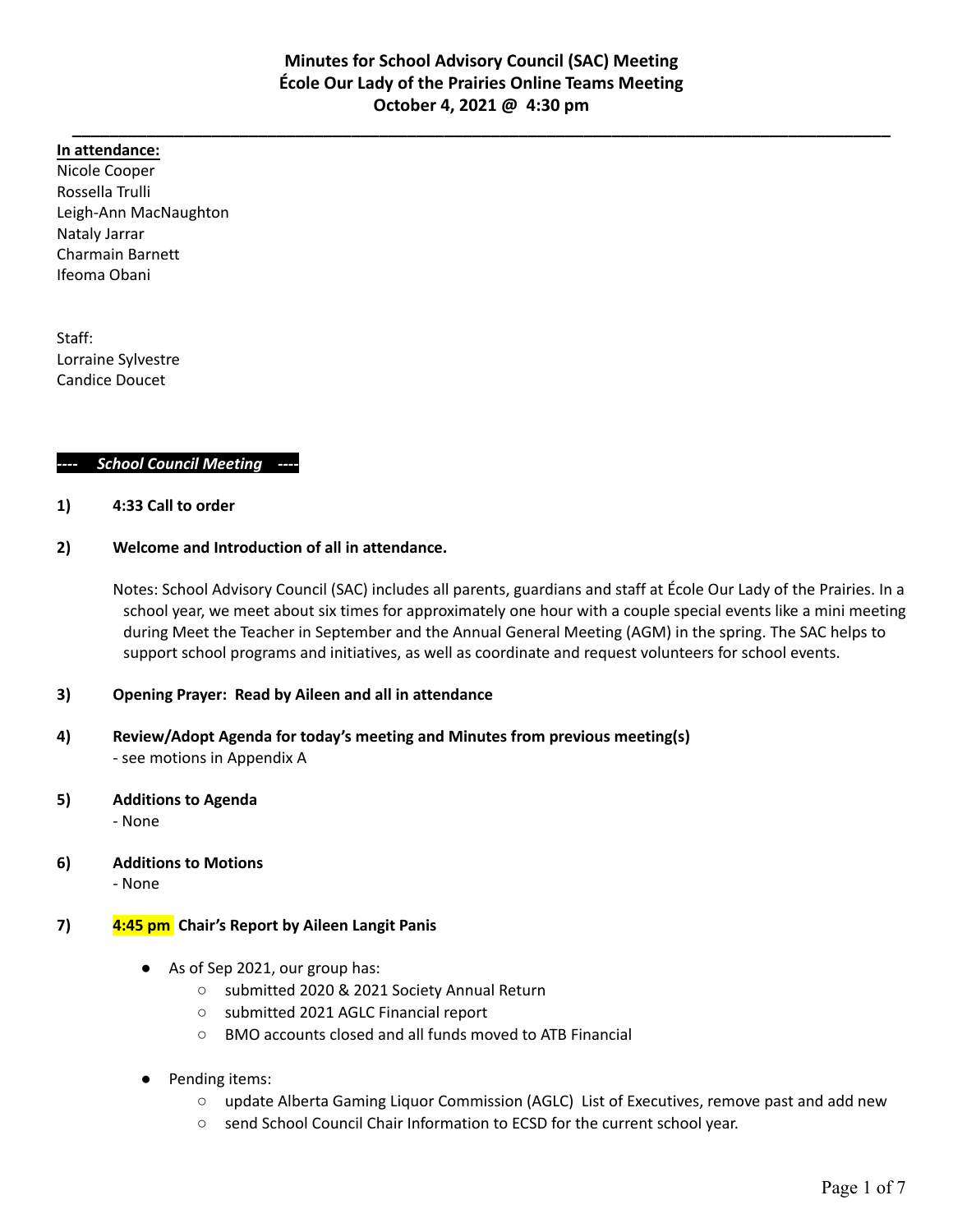# **Minutes for School Advisory Council (SAC) Meeting École Our Lady of the Prairies Online Teams Meeting October 4, 2021 @ 4:30 pm**

**\_\_\_\_\_\_\_\_\_\_\_\_\_\_\_\_\_\_\_\_\_\_\_\_\_\_\_\_\_\_\_\_\_\_\_\_\_\_\_\_\_\_\_\_\_\_\_\_\_\_\_\_\_\_\_\_\_\_\_\_\_\_\_\_\_\_\_\_\_\_\_\_\_\_\_\_\_\_\_\_\_\_\_\_\_\_\_\_**

- join Alberta School Councils' Association (ASCA) for the current school year, membership fee is \$100.00. ASCA provides workshops, resources for parents in promoting advocacy at the provincial level of public education. Visit [www.albertaschoolcouncils.ca](http://www.albertaschoolcouncils.ca) for more information
- Credit to be used. Vendor DJ Kwake holds a credit of \$525.00 that was to be used for Family Dance Spring Apr. 24, 2020, but was cancelled due to covid health restrictions which are still in place.
- Welcome new staff to our OLOP School community and all the many students that have returned to fill the school halls again!
- Over the past few months, we have had some changes with our SAC team. Lya Gordon who had accepted the role of chair 2021-22, is not able to continue. Welcome Nicole Cooper as Chairperson 2021-22! She has been a pillar in serving our school community volunteering in fundraisers, events, role as co-secretary and taking lead in hot lunch and various fundraising. Welcome Charmain Barnett as Vice-Chairperson 2021-22! Welcome back Rossella Trulli as Treasurer 2021-22! Welcome back Leigh-Ann MacNaughton as secretary 2021-22!
- If you have any questions related to SAC email olopparent@gmail.com

Action: none

# **8) 4:51 Principal's Report by Lorraine Sylvestre**

- Principal's Report
- Enrollment remains the same as last year: 407 students in the school with an additional 10 students online.
- Since the beginning of the year, there have been a couple changes to class groupings: the creation of the Grade 2/3 class in English, combining the morning and afternoon French Immersion students into one class due to lower than anticipated enrollment, and the addition of third English Kindergarten class due to higher than anticipated enrollment.
- Mrs. Chomej is currently away on leave. Welcome to Ms. Brunelle who is replacing her.
- During the month of September, families appreciated the flexibility of meeting their child's teacher virtually to learn about the classroom and the curriculum. We hope to return to in-person meetings next year!
- The Grade 6 team building was a great success. Students participated in cooperative games with the Phys Ed consultant. The school provided snacks and lunch for the students.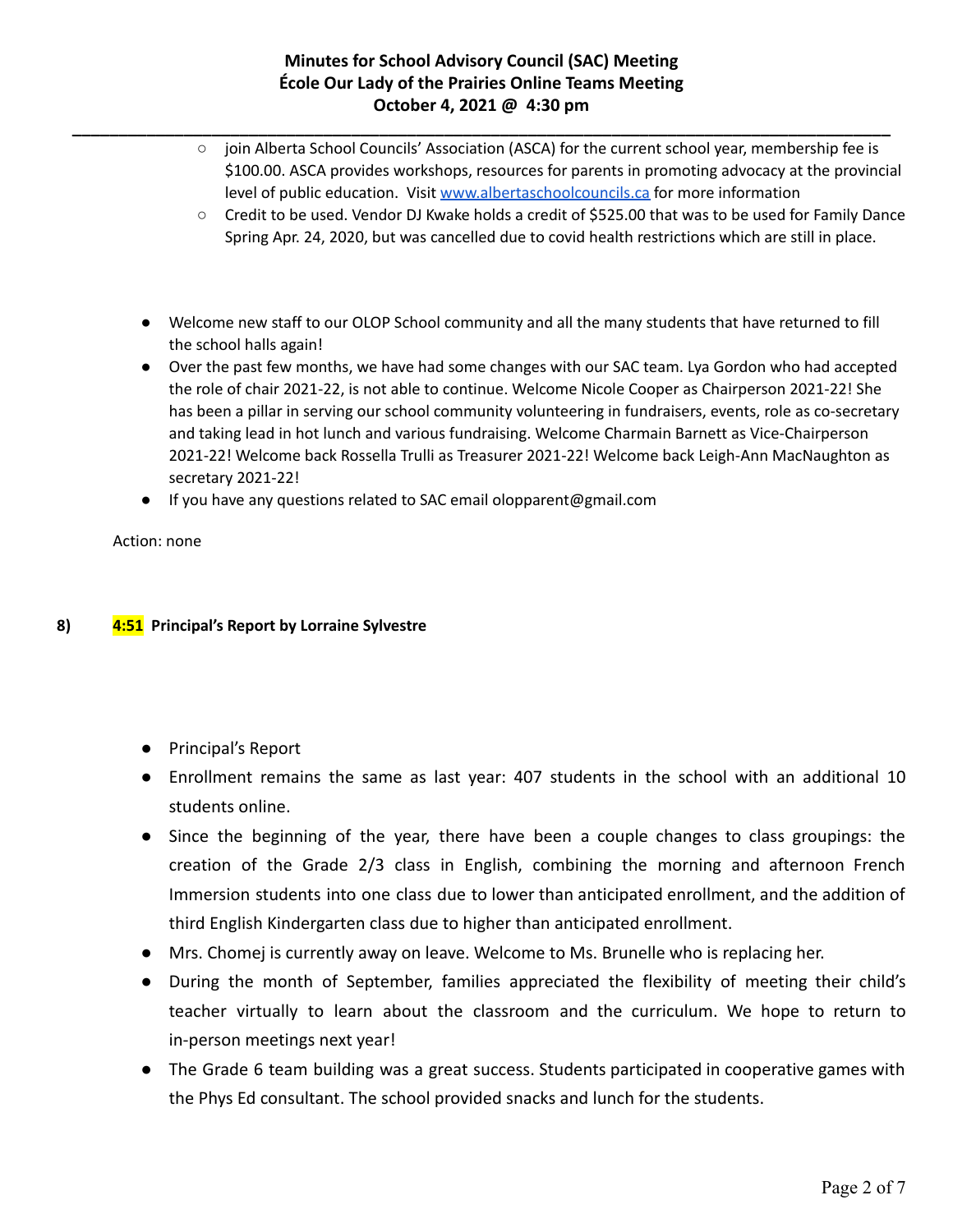- The staff and students were honored to participate in Orange Shirt Day and the National Day of Truth and Reconciliation. The students continue to work on a class message for our outdoor banner.
- The students participated in the Terry Fox Run on October the 1st. Thanks to all the families who donated so generously to this cause.
- On October 2nd, the staff and students celebrated Mr. Kris and Mr. William on Custodial Appreciation Day.
- Read-In week has begun please contact your child's teacher if you are interested in reading (virtually) to the class.
- Remember to check out the monthly newsletter posted on our website for school events and other news.

Action: None

# **School Council Discussion Items / Updates**

# **9) 5:00 Fundraising Update**

- bottle drive, big ones were Krispy Kreme but lots of work, chocolate almonds based on the school asks. 2 bottle drives, (Nov and Feb)
- Chocolate Almonds Fundraiser

#### Action:

- 1) Chocolate Almond Fundraiser lead: Rossella, Nicole, Leigh-Ann
- 2) Bottle Drive flyer prepared for recruitment. Set a date for bottle drive.
- 3) Lorraine to follow up on how we can use powerschool for parents to pay for fundraiser
- 4) Lorraine. Ask teachers to identify parents that may be classroom reps.

#### **10) 5:35 Hot Lunch Update**

● On hold, no Hot Lunch offered at this time due to COVID-19 restrictions.

Action: None

#### **11) 5:36 Adjourn School Council Meeting**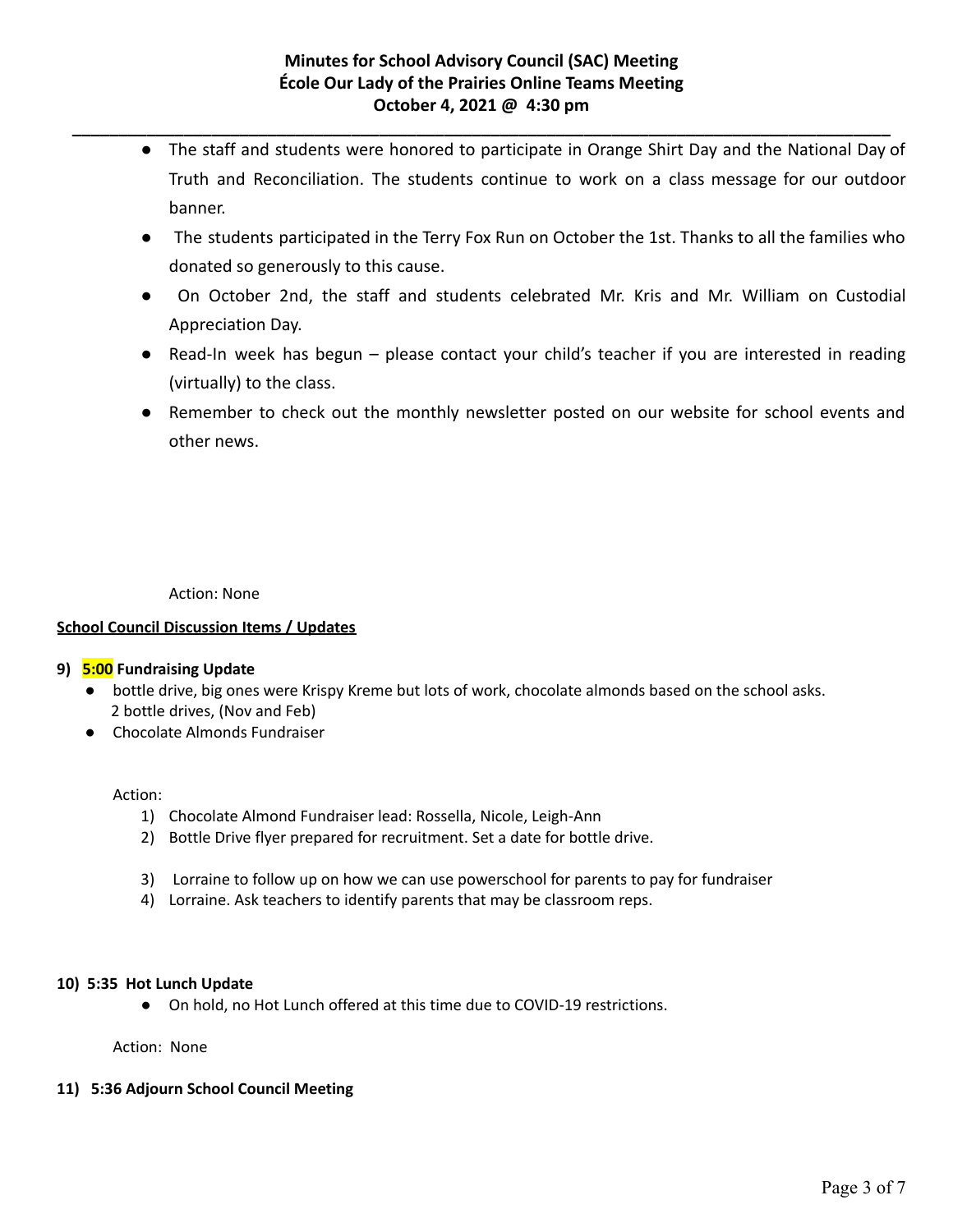#### *---- School Advisory Foundation Meeting ----*

#### **12) 5:36 Call to Order**

### **13) Review/Adopt Agenda and Minutes from previous SAF meeting(s)**

- see motions in Appendix B

Notes: School Advisory Foundation (SAF) Meeting is the non-profit entity that helps raise funds, using an advisory role to help direct the funds accordingly. We discuss proposals, motions and vote how funds are spent from our General account or Alberta Gaming, Liquor and Cannabis Commission (AGLC) Casino account. For more information on AGLC, please sign up for a free GAIN session. Email *[olopparent@gmail.com](mailto:olopparent@gmail.com)* for more information.

#### **14) Additions to Agenda**

- None

#### **15) 5:38 Treasurer's Report**

BMO accounts closed and transferred to ATB, where we hope to receive better service, lower fees and take advantage of the Junior ATB program in the future. See below for latest financial statements: combined balance sheet, income statement for the casino/ AGLC account and the income statement for the general account.

| Our Lady of the Prairies School Advisory Foundation |                           |                         |                         |
|-----------------------------------------------------|---------------------------|-------------------------|-------------------------|
|                                                     | <b>Balance Sheet</b>      |                         |                         |
|                                                     | As at June 30, 2021       |                         |                         |
| Assets                                              | Current Year<br>2020/2021 | Prior Year<br>2019/2020 | Prior Year<br>2018/2019 |
| <b>Bank-General Account</b>                         | 17.738                    | 18,871                  | \$6,710                 |
| <b>Bank-Casino Account</b>                          | \$12,922                  | 164,417                 | 13,684                  |
| <b>Total Assets</b>                                 | \$20,660                  | \$73,288                | \$10,394                |
| Liabilities & Net Assets                            | Current Year<br>2020/2021 | Prior Year<br>2019/2020 | Prior Year<br>2018/2019 |
| <b>Total Liabilities</b>                            | \$0                       | \$0                     | \$0                     |
| Net Assets<br><b>Total Net Assets</b>               | \$20,660<br>\$20,660      | 173,288<br>\$73,288     | \$10,394<br>\$10,394    |
| <b>Total Liabilities and Ne</b>                     | \$20,660                  | \$73,288                | \$10,394                |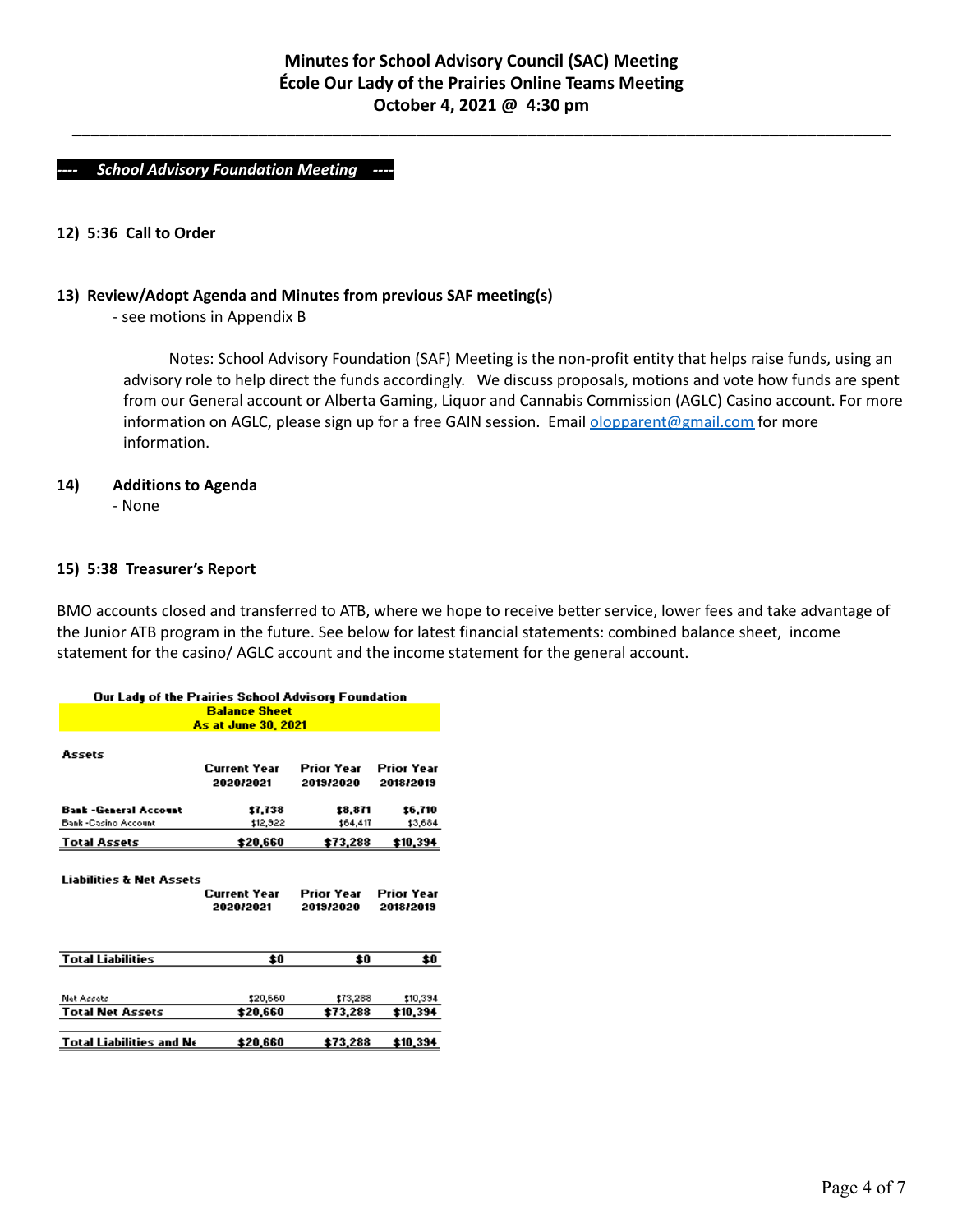# **Minutes for School Advisory Council (SAC) Meeting École Our Lady of the Prairies Online Teams Meeting October 4, 2021 @ 4:30 pm**

| Our Lady of the Prairies School Advisory Foundation |                                   |              |           |            |                  |                   |
|-----------------------------------------------------|-----------------------------------|--------------|-----------|------------|------------------|-------------------|
| <b>General Account</b>                              |                                   |              |           |            |                  |                   |
| <b>Statement of Revenues and Expenses</b>           |                                   |              |           |            |                  |                   |
|                                                     | For the year ending June 30, 2021 |              |           |            |                  |                   |
|                                                     | As at June 30, 2021               |              |           |            |                  |                   |
|                                                     |                                   | Current Year |           | Prior Year |                  | <b>Prior Year</b> |
| <b>Revenues</b>                                     |                                   | 2020/2021    |           | 2019/2020  |                  | 2018/2019         |
| Spellathon                                          |                                   |              |           |            | \$               | 2,539             |
| Krispy Kreme                                        |                                   |              | \$        | 5,108      | \$               |                   |
| Casino Tips                                         |                                   |              | \$        | 25         | \$               |                   |
| Hot Lunch                                           |                                   |              | \$        | 605        | \$               |                   |
| Popcorn                                             |                                   |              | \$        | 487        | \$               | 1,349             |
| Loaves                                              |                                   |              | \$        | 1,320      |                  |                   |
| Chocolate Almonds                                   |                                   |              |           |            | \$               | 12,374            |
| <b>Bottle Drive</b>                                 | \$.                               | 495          |           |            | \$               | 143               |
| Family Dance                                        |                                   |              |           |            | \$               | 1,762             |
| Shrove Tuesday                                      |                                   |              |           |            | \$               |                   |
| <b>Foundation Registration</b>                      |                                   |              |           |            | \$               |                   |
| Miscellaneous                                       |                                   |              |           |            |                  |                   |
| <b>Total Revenues</b>                               | \$                                | 495          | $\bullet$ | 7,544      | $\ddot{\bullet}$ | 18,167            |
|                                                     |                                   |              |           |            |                  |                   |
| <b>Expenses</b>                                     |                                   |              |           |            |                  |                   |
| Hot Lunch                                           |                                   |              |           |            | \$               | 1,219             |
| Krispy Kreme                                        |                                   |              | \$        | 2,704      | \$               | $\blacksquare$    |
| Popcorn                                             |                                   |              | \$        | 91         | \$               | 500               |
| Loaves                                              |                                   |              | \$        | 650        |                  |                   |
| <b>Chocolate Almonds</b>                            |                                   |              |           |            | \$               | 6,177             |
| <b>Family Dance</b>                                 |                                   |              | \$        | 525        | \$               | 781               |
| <b>Staff Appreciation</b>                           | \$.                               | 708          | \$        | 250        | \$               | 946               |
| Fun Day                                             |                                   |              |           |            | \$               | 1,584             |
| Shrove Tuesday                                      |                                   |              | \$        | 275        | \$               | 255               |
| Grade 6 Yearbook                                    | \$.                               | 920          | \$        | 880        | \$               | 1,400             |
| <b>Bank FeelInterest</b>                            |                                   |              | \$        | 8          | \$               | 73                |
| <b>Field Trips</b>                                  |                                   |              |           |            |                  | 1,280             |
| <b>Total Expenses</b>                               | \$                                | 1,628        | \$        | 5,383      | \$               | 14,215            |

# Our Lady of the Prairies School Advisory Foundation<br>AGLC Gaming Accounts **Statement of Revenues and Expenses**

For the year ending June 30, 2021<br>As at June 30, 2021

| Revenues                            | Current Year<br>2020/2021 |                          | Prior Year<br>2019/2020 | Prior Year<br>2018/2019 |       |
|-------------------------------------|---------------------------|--------------------------|-------------------------|-------------------------|-------|
| Casino Proceeds                     |                           |                          | \$<br>78,593            | \$                      |       |
| <b>Total Revenues</b>               | \$                        | $\overline{\phantom{a}}$ | \$<br>78,593            | \$                      |       |
| <b>Expenses</b>                     |                           |                          |                         |                         |       |
| Casino Expenses                     |                           |                          | \$<br>2,540             | \$                      |       |
| <b>Christmas Concert</b>            |                           |                          | \$<br>2,705             | \$                      |       |
| <b>Field Trips</b>                  |                           |                          | \$<br>2,208             | \$                      | 8,705 |
| Computer Equipment                  |                           |                          | \$<br>8,706             | \$                      |       |
| lpads.                              | \$                        | 25,110                   |                         |                         |       |
| Chromebooks (inclicarts & licenses) | \$                        | 18,374                   |                         |                         |       |
| Music equipment                     | \$                        | 3,631                    |                         |                         |       |
| Artist in Residence Wages           |                           |                          |                         | \$                      |       |
| Grants                              |                           |                          |                         | \$                      |       |
| <b>Sports Equipment</b>             | \$                        | 1.440                    | \$<br>1,676             |                         |       |
| Science Program Mme Weis garden.    | \$                        | 2.940                    |                         |                         |       |
| Bank Fees / Interest                |                           |                          | \$<br>25                | \$                      | 37    |
| Total Expenses                      | \$                        | 51,495                   | \$<br>17,860            | \$                      | 8,742 |

Action: Nicole Cooper and Rossella to go to ATB to have Nicole added as signing authority and to order cheques for the account.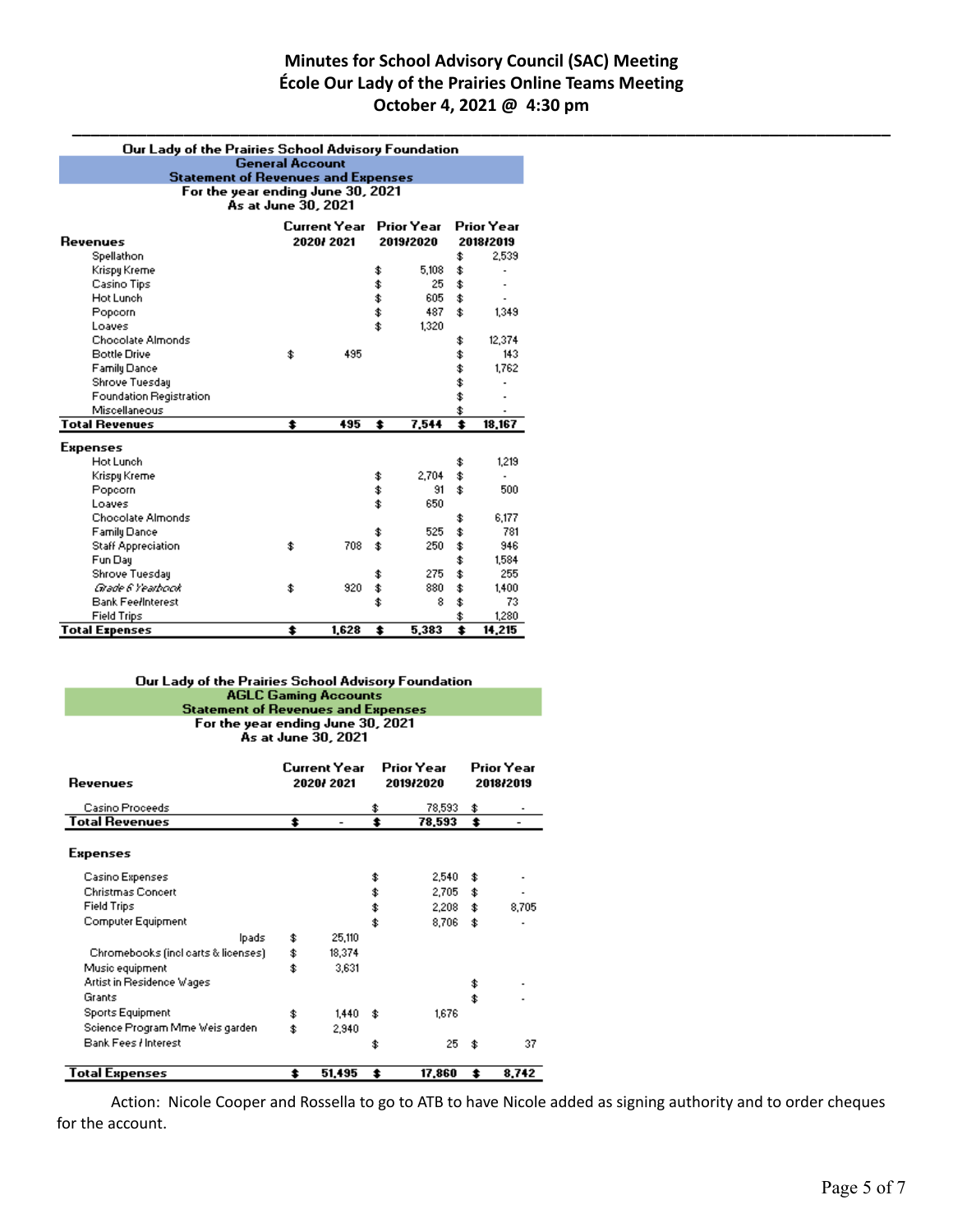# **16) 5:45 Fundraising Update**

Action: none

# **17) 5:47 School Requests**

●

Action: none

| <b>Previous/Present meeting(s):</b>    | No meeting in September<br>$\bullet$<br>Monday, October 4, 2021 @ 4:30 pm on Teams<br>$\bullet$                                                                                                                                                                                                                                          |
|----------------------------------------|------------------------------------------------------------------------------------------------------------------------------------------------------------------------------------------------------------------------------------------------------------------------------------------------------------------------------------------|
| Our next SAC meeting(s) scheduled for: | Monday, November 22, 2021 @ 4:30 pm<br>No meeting in December<br>$\bullet$<br>Monday, January 10, 2022 @ 4:30 pm<br>$\bullet$<br>Monday, February 28, 2022 @ 4:30 pm<br>No meeting in March<br>$\bullet$<br>Monday, April 11, 2022 @ 4:30 pm<br>$\bullet$<br>Monday, May 16, 2021 @ 4:30 pm Annual General Meeting<br>$\bullet$<br>(AGM) |

**18) 5:54 pm Adjourn School Advisory Foundation Meeting**